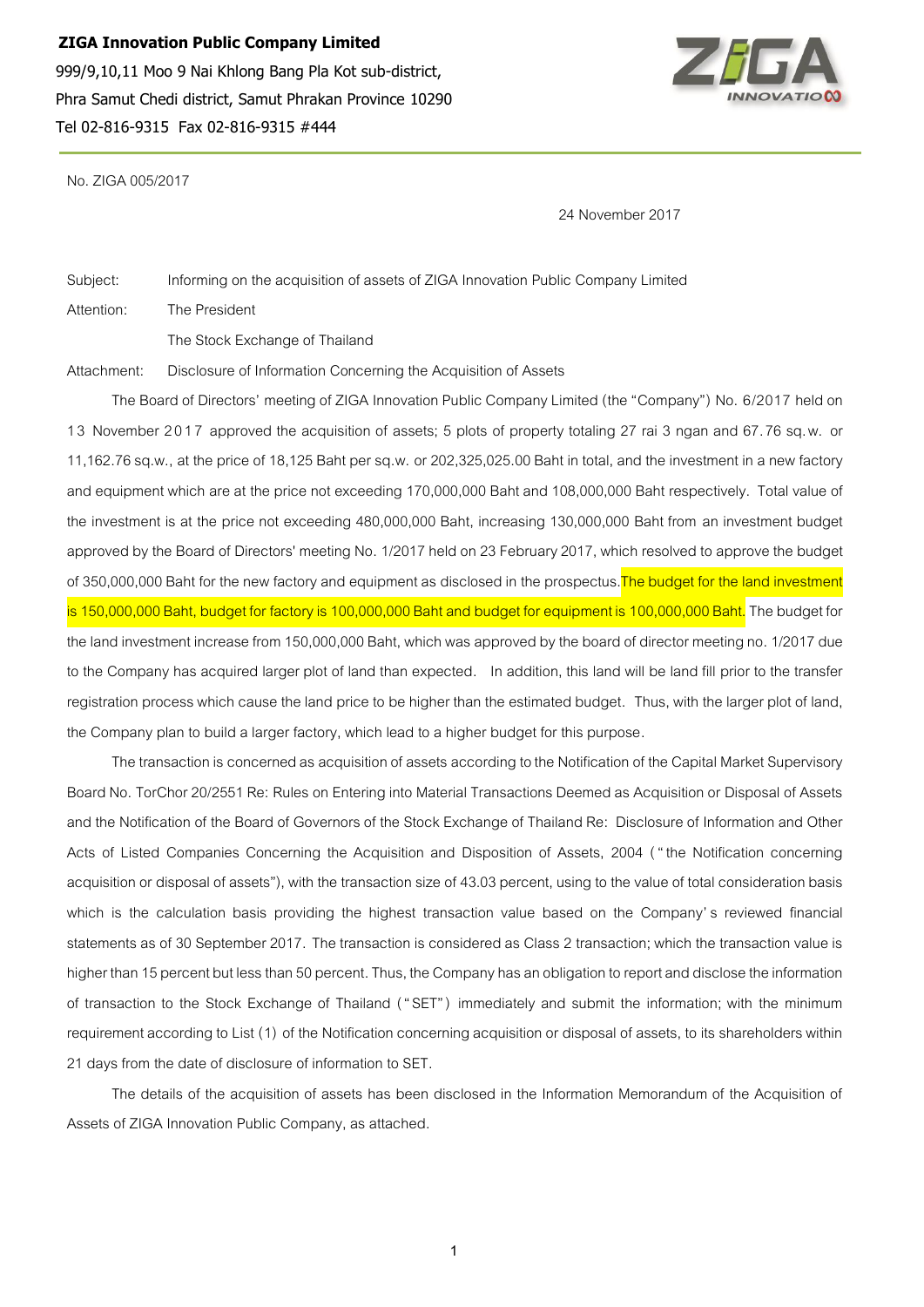

Please be informed accordingly,

Best regards,

Ms. Valarlak Ngamchitcharoen

Managing Director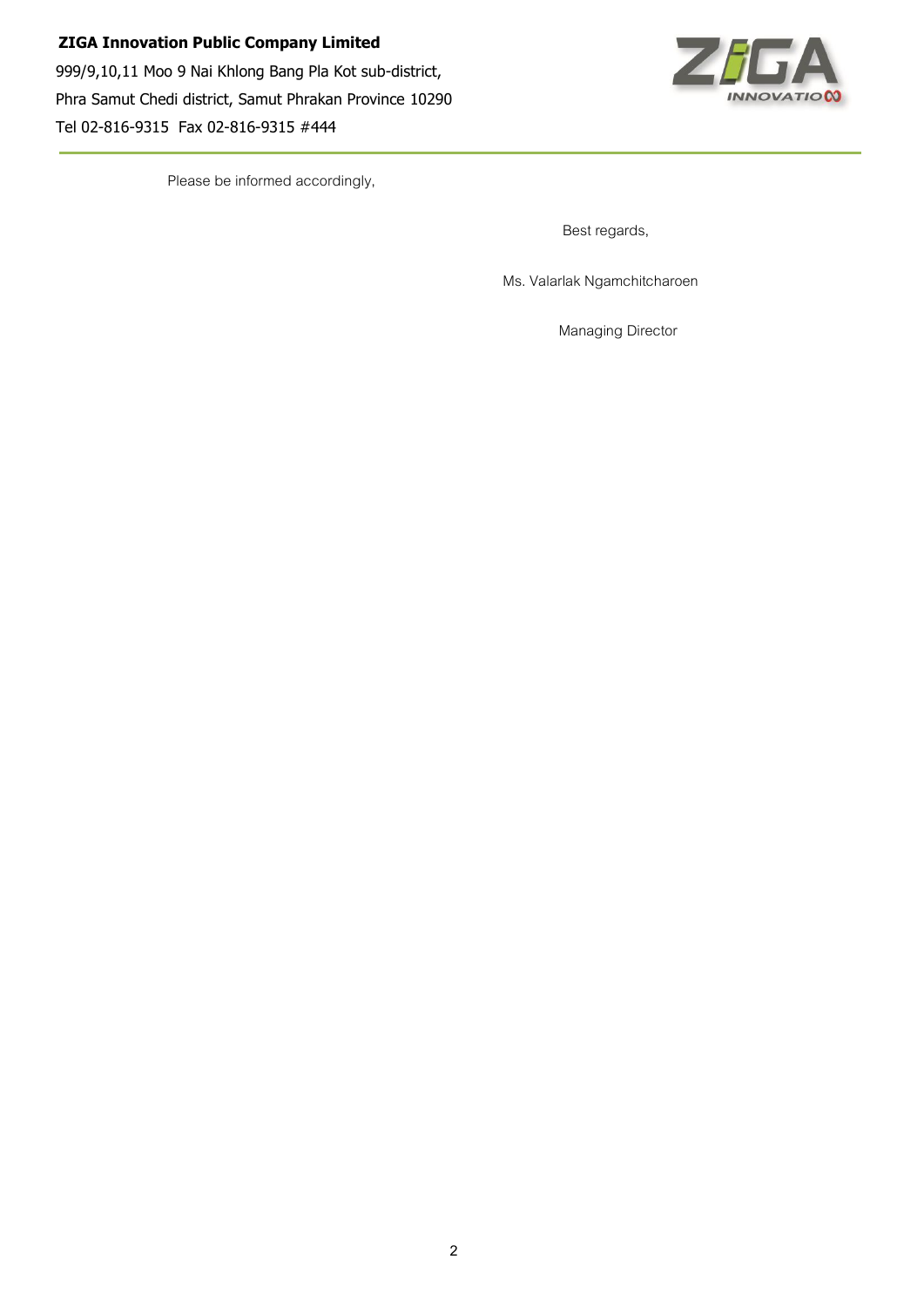

## **Disclosure of Information Concerning the Acquisition of Assets of ZIGA Innovation Public Company Limited (Acquisition of Property, Building and Equipment)**

## **1. Information Memorandum (1) Details of the acquisition or disposal of assets**

## **1.1 Transaction Date**

The Board of Directors' meeting of ZIGA Innovation Public Company Limited (the "Company") No. 6/2017 held on 13 November 2017 resolved to approve the acquisition of property and approve the budget for the acquisition of property, factory and equipment at the price not exceeding 480 million Baht. The purchase agreement executed on 15 November 2017 and expects to complete the land transfer registration process by 28 February 2018. Factory will start building within first quarter of 2018 and will be finished within year 2018. The machine will start production within year 2018.

## **1.2 Counterparty**

| 1.2.1 Property                |                                             |          |
|-------------------------------|---------------------------------------------|----------|
| <b>Buyer</b>                  | ZIGA Innovation Public Company Limited<br>÷ |          |
| Seller                        | Green Work Land Co., Ltd                    |          |
| <b>Shareholder name</b>       | <b>WORKING AND PLANNING CO., LTD.</b>       | 50.00%   |
|                               | Mr. Sanporn Talodsuk                        | 35.00%   |
|                               | <b>Miss Monruedee Moncharoen</b>            | 14.00 %  |
|                               | <b>Miss Wimonphan Tasen</b>                 | 1.00%    |
|                               | Total                                       | 100.00 % |
| <b>Director</b>               | Mr. Sanporn Talodsuk                        |          |
| <b>Shareholder 's WORKING</b> | <b>Miss Monruedee Moncharoen</b>            | 50.00%   |
| <b>AND PLANNING CO.,LTD.</b>  |                                             |          |
|                               | Mr. Sanporn Talodsuk                        | 40.00 %  |
|                               | Mr. Pairote Moncharoen                      | 10.00%   |
|                               | total                                       | 100.00%  |
| Director's WORKING AND        | <b>Miss Monruedee Moncharoen</b>            |          |
| <b>PLANNING CO., LTD.</b>     |                                             |          |
|                               | Mr. Sanporn Talodsuk                        |          |

**Relationship** : The Company and the seller of assets do not have a relationship in term of a connected person according to the Notification of the Capital Market Supervisory Board No. TorChor 21/2551 Re: Rules on Connected Transaction, dated 31 August

2008 (as amended), and the Notification of the Board of Governors of the Stock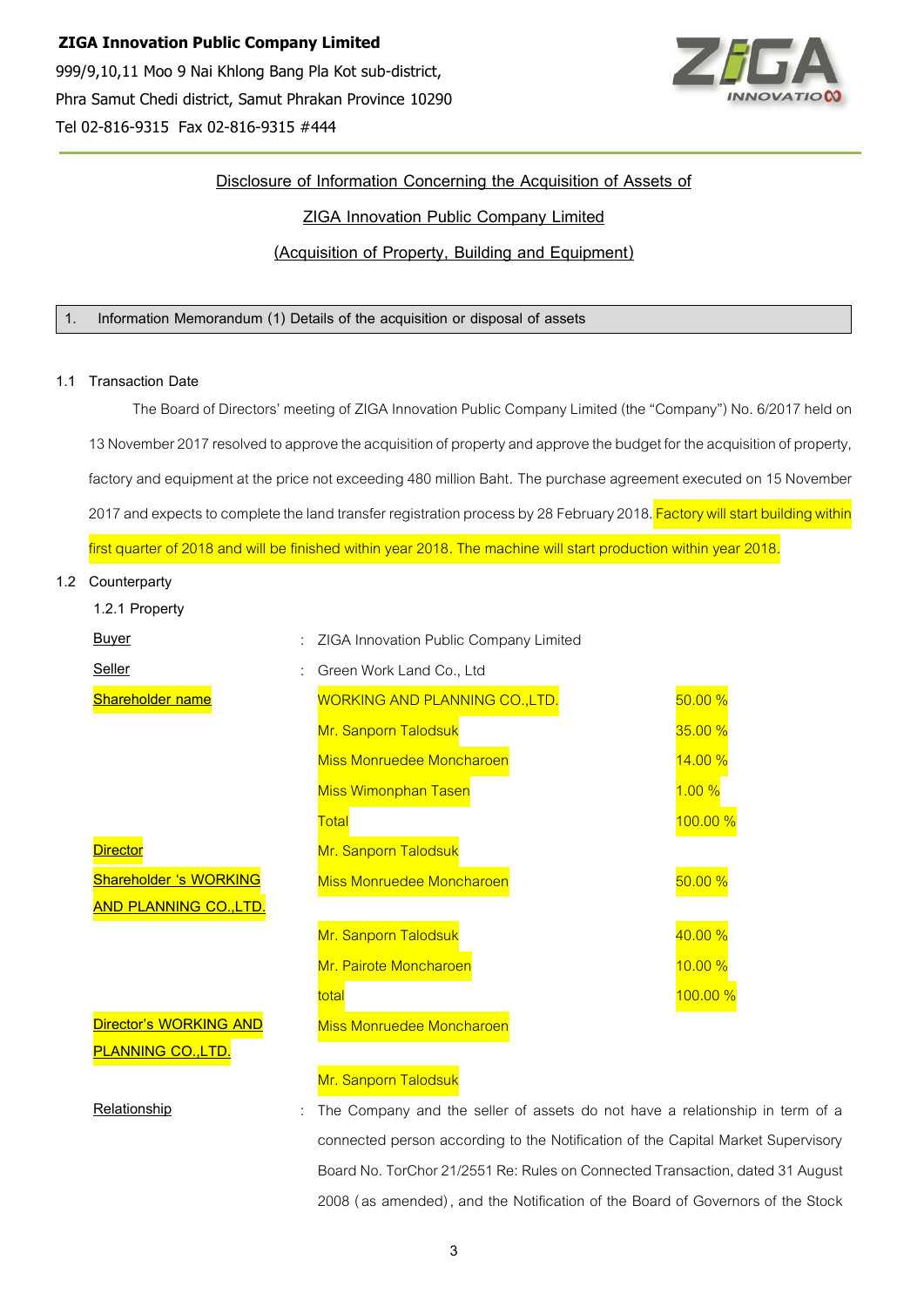

Exchange of Thailand Re: Disclosure of Information and Other Acts of Listed Companies Concerning the Connected Transactions, 2003, dated 19 November 2003 (as amended).

| 1.2.2 Machine           |                                                                 |                |
|-------------------------|-----------------------------------------------------------------|----------------|
| <b>Buyer</b>            | : ZIGA Innovation Public Company Limited                        |                |
| Seller                  | PVS Machinery (Thailand) Co., Ltd<br>÷                          |                |
| <b>Shareholder name</b> | Mr. Vimol Hawanit                                               | 38.00%         |
|                         | <b>Miss Sawangjit Hawanit</b>                                   | 30.00%         |
|                         | Mr. Sumet Hawanit                                               | 30.00%         |
|                         | Mrs. Bang-On Hawanit                                            | 2.00%          |
|                         | Total                                                           | <b>100.00%</b> |
| <b>Director</b>         | Mr. Vimol Hawanit                                               |                |
|                         | Mrs. Bang-On Hawanit                                            |                |
|                         | Mr. Sumet Hawanit                                               |                |
| Relationshin            | The Company and the seller of assets do not have a relationship |                |

The Company and the seller of assets do not have a relationship in term of a connected person according to the Notification of the Capital Market Supervisory Board No. TorChor 21/2551 Re: Rules on Connected Transaction, dated 31 August 2008 (as amended), and the Notification of the Board of Governors of the Stock Exchange of Thailand Re: Disclosure of Information and Other Acts of Listed Companies Concerning the Connected Transactions, 2003, dated 19 November 2003 (as amended).

## **1.2.3 Factory**

New factory is under design process, in case that the contractor of new factory has a relationship in term of a connected person according to the Notification of the Capital Market Supervisory Board No. TorChor 21/2551 Re: Rules on Connected Transaction, dated 31 August 2008 (as amended), and the Notification of the Board of Governors of the Stock Exchange of Thailand Re: Disclosure of Information and Other Acts of Listed Companies Concerning the Connected Transactions, 2003, dated 19 November 2003 (as amended), the company will comply with the rules.

#### **1.3 General Characteristic and Size of the Transaction**

## **1.3.1 Characteristic of Transaction**

The Board of Directors' meeting No. 6/2017 held on 13 November 2017, resolved to approve the acquisition of

property and the budget for building and machinery which the essence of the transaction are summarized as follows;

#### **Property**

Transaction Characteristic : Acquisition of 5 plots of property totaling 27 rai 3 ngan and 62.76 sq.w., or 11,162.76 sq.w.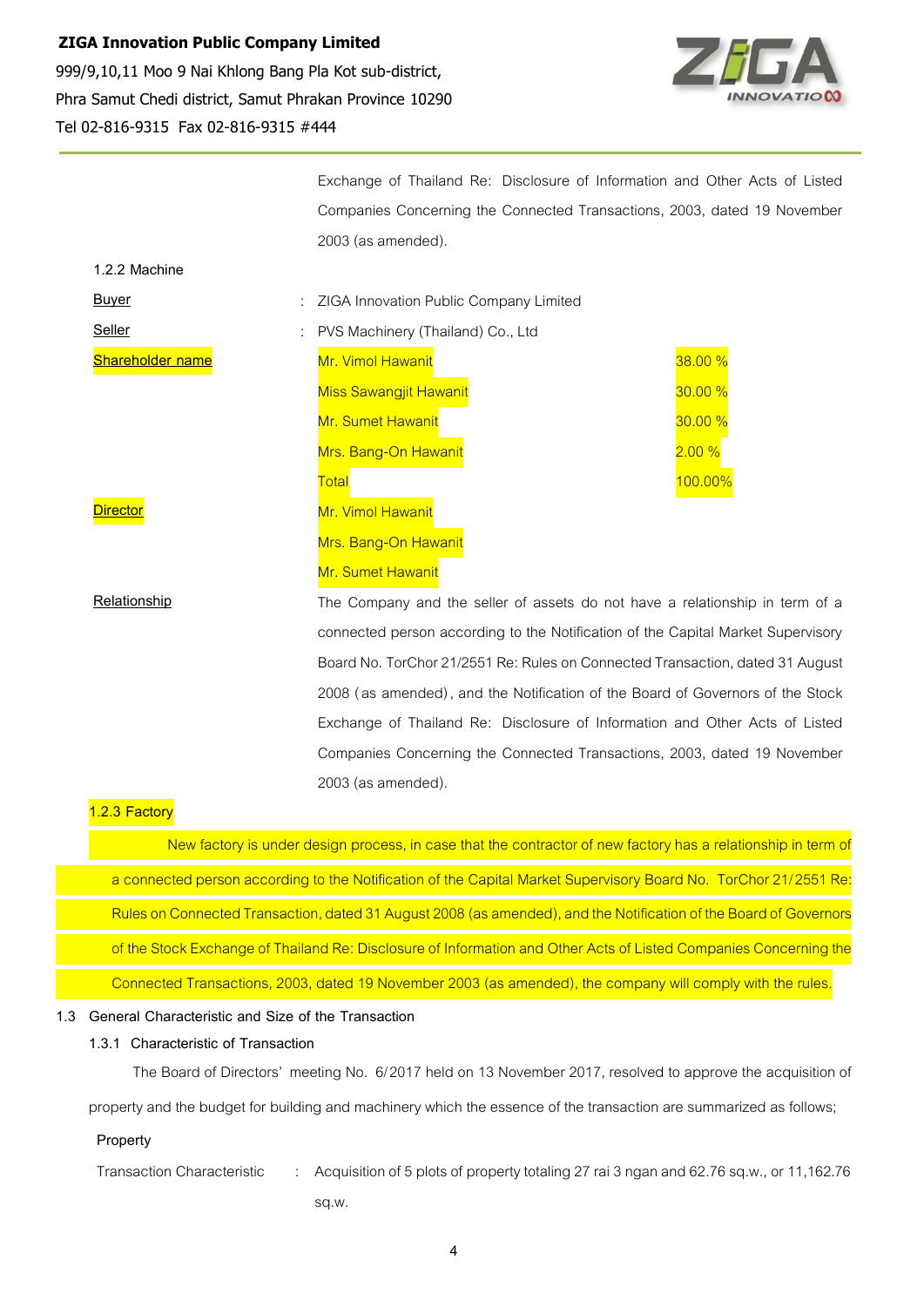

| <b>Transaction Date</b>      |               | the Company entered into the land purchase agreement on 15 November 2017 and           |  |  |
|------------------------------|---------------|----------------------------------------------------------------------------------------|--|--|
|                              |               | and expects to complete the land transfer registration process by 28 February 2018     |  |  |
| Objective of the Transaction | $\mathcal{L}$ | To acquire the property for factory construction and equipment installation; the       |  |  |
|                              |               | machinery for production line, and for warehouse and finished goods storage.           |  |  |
| Value of Consideration       |               | 202,325,025.00 Baht in total, which equals to 18,125 Baht per sq.w. The payment is     |  |  |
|                              |               | divided into 3 installments in cash as follows:                                        |  |  |
|                              |               | the first installment payment will be paid in the amount of 20,232,502.50 Baht within  |  |  |
|                              |               | 15 November 2017                                                                       |  |  |
|                              |               | the second installment payment is equal to 20,232,502.50 Baht within 21 November       |  |  |
|                              |               | 2017                                                                                   |  |  |
|                              |               | the third installment payment which is 161,860,020 Baht will be paid not over than 28  |  |  |
|                              |               | February 2018.                                                                         |  |  |
| Other condition              |               | In case the property's area is different from the area specified in the agreement, the |  |  |
|                              |               | amount of payment increase/decrease                                                    |  |  |
|                              |               | The purchase agreement contains a condition allowing that, in case of a difference     |  |  |
|                              |               | between the actual area of the property and the area stated in the agreement, the      |  |  |
|                              |               | increase/decrease price of the property will be calculated at the price of 18,125 Baht |  |  |
|                              |               | The increase/ decrease amount of payment occurred will be<br>per sq. w.                |  |  |
|                              |               | added/deducted from the price previously mentioned. The seller agree to be solely      |  |  |
|                              |               | responsible for any of land transfer registration fee, stamp duty, corporate income    |  |  |
|                              |               | tax, specific business tax and other expenses to be paid to government agencies as     |  |  |
|                              |               | required for ownership transfer of property.                                           |  |  |

## **Machine<sup>1</sup>)**

| <b>Transaction Characteristic</b> |                | : The Company has executed a purchase contract for a steel coil cutting machine at the |  |
|-----------------------------------|----------------|----------------------------------------------------------------------------------------|--|
|                                   |                | price of 18.19 million Baht.                                                           |  |
| <b>Transaction Date</b>           |                | 18 September 2017                                                                      |  |
| Delivery Date                     |                | : Within August 2018                                                                   |  |
| Objective of the Transaction      | $\sim$ 10 $\,$ | To support the production capacity increasing                                          |  |
| Value of Consideration            | ÷              | Total payment of 18,190,000 Baht, in cash. The payment is divided into 4 installments  |  |
|                                   |                | as follows:                                                                            |  |
|                                   |                | the first installment of 5,457,000 Baht paid on 5 October 2017                         |  |
|                                   |                | the second installment shall be paid in the amount of 5,457,000 Baht within February   |  |
|                                   |                | 2018                                                                                   |  |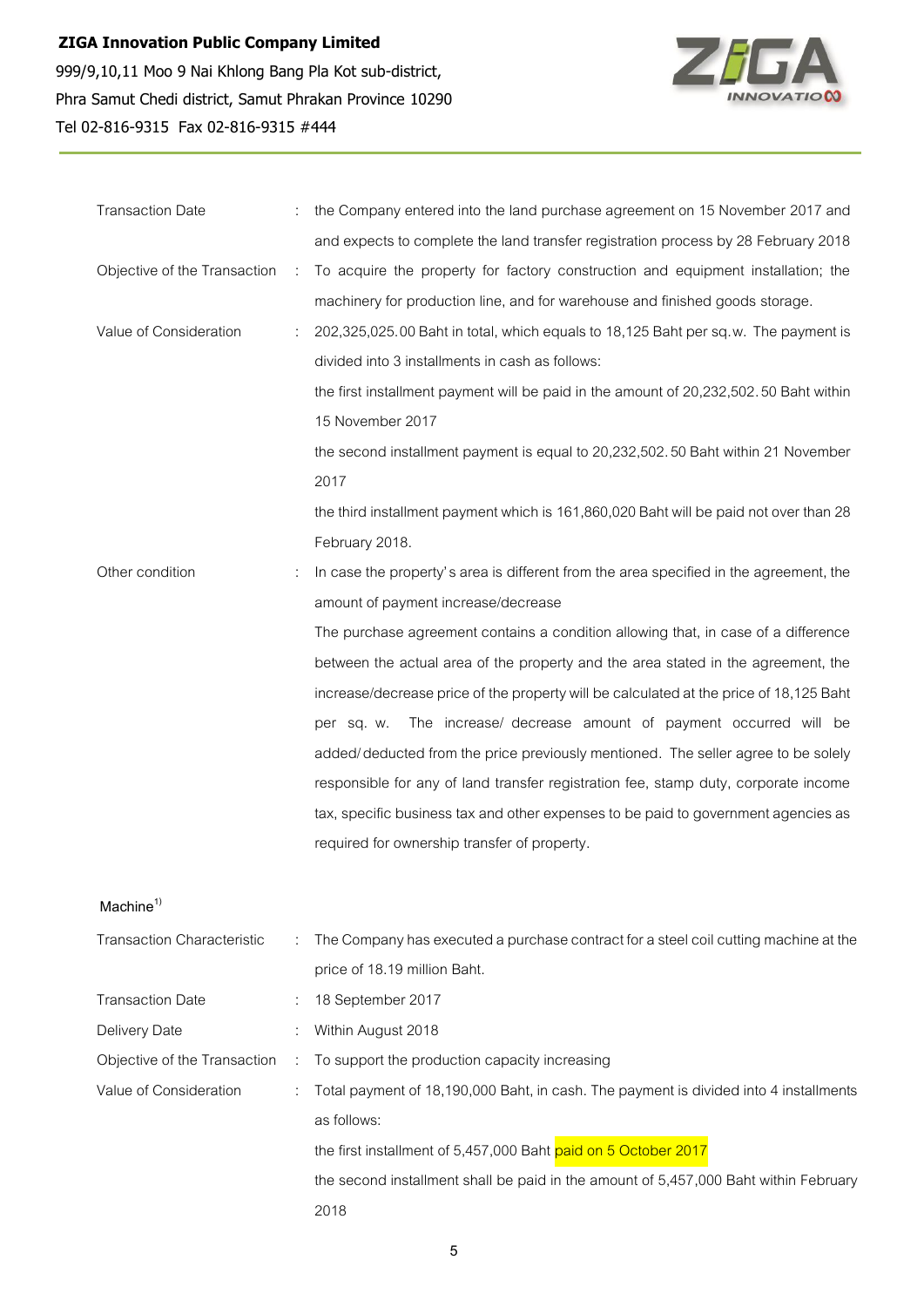

the third installment shall be paid in the amount of 5,457,000 Baht within Mar 2018 the fourth installment shall be paid in the amount of 1,819,000 Baht within August 2018.

# **Factory<sup>1</sup>)**

| <b>Transaction Characteristic</b> | : Current in the design process                                                  |
|-----------------------------------|----------------------------------------------------------------------------------|
| Remark 1                          | Budget for new machine is 108,000,000 Baht and Budget for factory is 170,000,000 |
|                                   | Baht                                                                             |

## **1.3.2 Size of Transaction**

According to the Notification concerning the acquisition and disposition of assets, based on the Company's reviewed consolidated financial statements as of 30 September 2017, the maximum transaction size of the acquisition of property, building and equipment of the Company equaled to 43.03 percent of the total value of consideration to be paid, with the details as follows;

| <b>Basis</b>                                | Method of Calculation                                                             |                                    | Value of<br><b>Transaction</b> | <b>Value of Transactions</b><br>executed within the<br>past 6 months | <b>Total Value</b><br>of<br><b>Transactions</b> |
|---------------------------------------------|-----------------------------------------------------------------------------------|------------------------------------|--------------------------------|----------------------------------------------------------------------|-------------------------------------------------|
| Tangible<br>1.<br>Net<br>Assets             | Cannot be applied since the acquired assets are property, building, and equipment |                                    |                                |                                                                      |                                                 |
| Net Profit<br>2.                            | Cannot be applied since the acquired assets are property, building, and equipment |                                    |                                |                                                                      |                                                 |
| of<br>Value<br>3.<br>Total<br>Consideration | Value of Consideration<br><b>Total Assets</b>                                     | 480,000,000.00<br>1,115,510,602.00 | 43.03%                         |                                                                      | 43.03%                                          |
| Value of Securities<br>4.                   | Cannot be applied since there was no issuance of securities                       |                                    |                                |                                                                      |                                                 |

According to the previous table, the value of current transaction is equal to 43.03 percent which is higher than 15 percent but lower than 50 percent, and is concerned as Class 2 transaction regarding to the Notification concerning the acquisition and disposition of assets. Hence the Company has an obligation to report and disclose the information of transaction to the Stock Exchange of Thailand immediately and submit a written notice to its shareholders within 21 days from the date of disclosure of information to the Stock Exchange, which shall be sent to shareholders consequently.

## **1.4 Details of Acquired Assets and Future Business Plan**

The acquired assets are the property equipment and factory which the details of assets are as follows;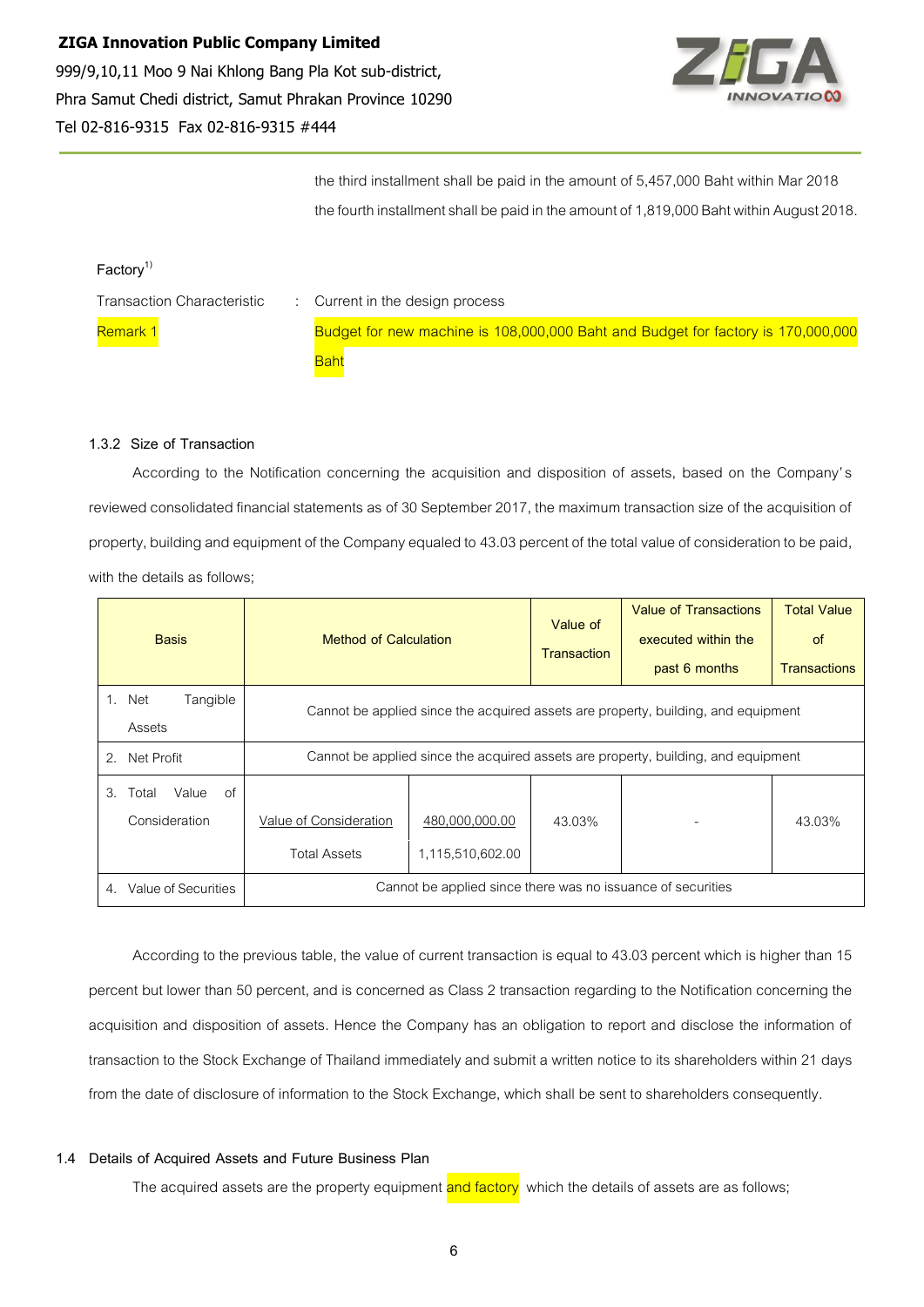**1.4.1 Summary Details of Acquired Assets**



| Property                  |   |                                                                                  |            |                                                                          |
|---------------------------|---|----------------------------------------------------------------------------------|------------|--------------------------------------------------------------------------|
| Property of Assets        |   | 5 empty plots of property totaling 27 rai 3 ngan and 62.76 sq.w. or 11,162.76    |            |                                                                          |
|                           |   | sq.w.                                                                            |            |                                                                          |
| Location                  |   | Prachauthit - Wat Khu Sang road, Nai Khlong Bang Pla Kot sub-district, Phra      |            |                                                                          |
|                           |   | Samut Chedi district, Samut Phrakan Province                                     |            |                                                                          |
| Document of Title         |   | Deed No.                                                                         | Parcel No. | Area                                                                     |
| 1 <sup>st</sup> Plot      |   | 59805                                                                            | 465        | 4 rai 3 ngan 30.10 sq.w.                                                 |
| $2^{nd}$ Plot             |   | 59806                                                                            | 418        | 6 rai 0 ngan 41.10 sq.w.                                                 |
| $3rd$ Plot                |   | 59513                                                                            | 399        | 8 rai 2 ngan 8.10 sq.w.                                                  |
| $4th$ Plot                |   | 59509                                                                            | 59         | 7 rai 0 ngan 78.9 sq.w.                                                  |
| $5th$ Plot                |   | currently waiting for the observation<br>1 rai 1 ngan 4.56 sq.w.                 |            |                                                                          |
|                           |   | and subdivision of land                                                          |            |                                                                          |
|                           |   | Total                                                                            |            | 27 rai 3 ngan 62.76 sq.w.                                                |
| Obligation                |   |                                                                                  |            | Pledged to bank, the pleaged collateral will be released before transfer |
| Previous Owner            |   | Green Work Land Co., Ltd                                                         |            |                                                                          |
| Laws Affecting the Assets | ÷ | The assets located in purple zone which is industrial and warehouse area         |            |                                                                          |
| Future Plan               | ÷ | The Company shall construct a factory and install machinery on the land with     |            |                                                                          |
|                           |   | the approximate cost of factory construction of 170 million Baht and the cost of |            |                                                                          |
|                           |   | machinery of 108 million Baht.                                                   |            |                                                                          |
| Equipment                 |   |                                                                                  |            |                                                                          |
| Property of Assets        |   | A slitter machine used to slit steel coil for steel conduit production line      |            |                                                                          |
| Factory                   |   |                                                                                  |            |                                                                          |
| <b>Property of Assets</b> |   | Current in the design process                                                    |            |                                                                          |

## **1.4.2 Future Business Plan**

After entering into the transaction, the Company shall construct a factory building and install machinery; a steel coil cutting machine and steel conduit production line. The building shall be utilized as a warehouse for finished goods and steel coils which are the Company's primary raw material.

## **1.5 Total Value of Consideration**

The value of consideration for the acquisition of property, building and equipment, as approved, is equal to 480,000,000.00 Baht with the details as specified in 1.3.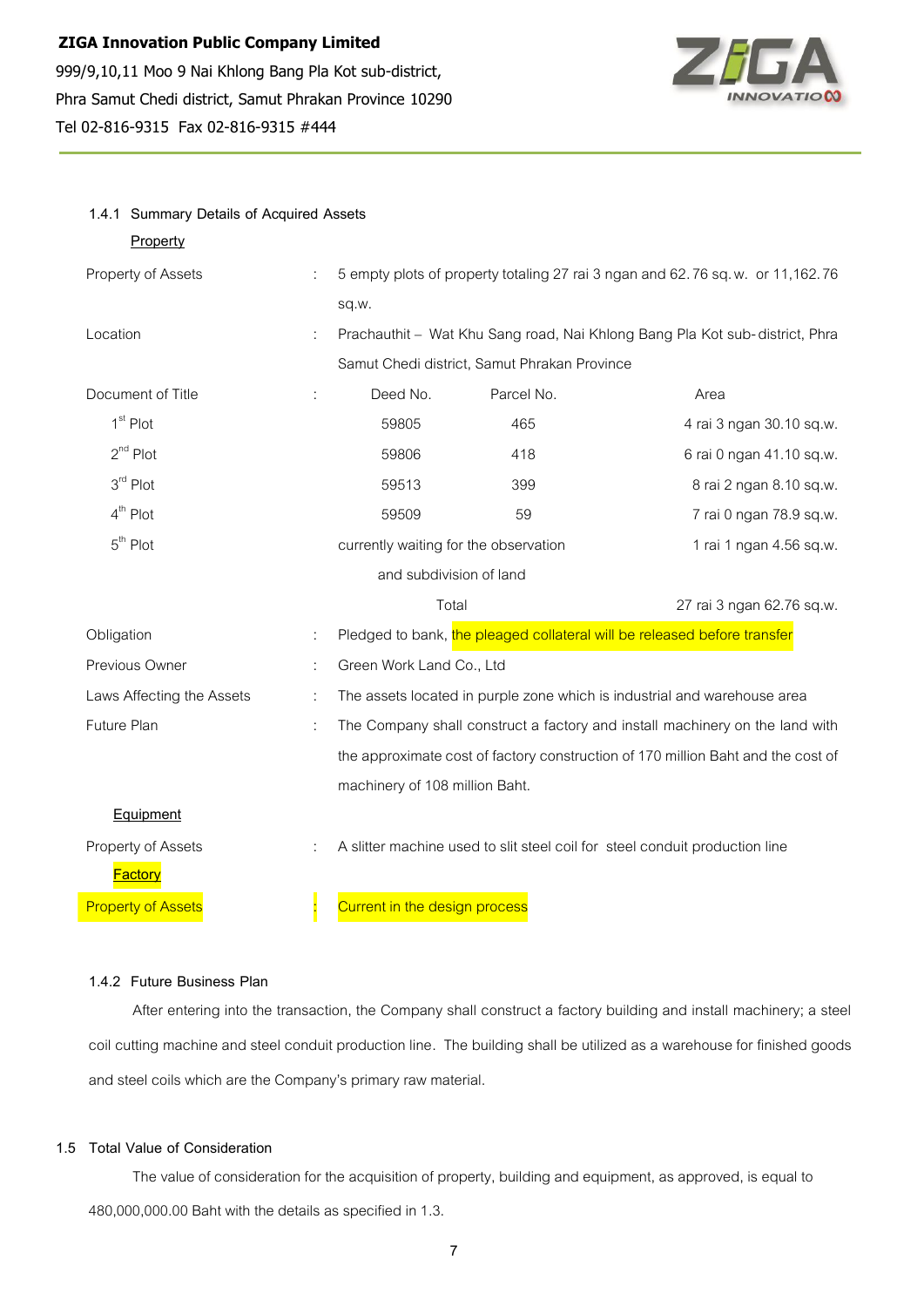

## **1.6 Basis used in Determining the Value of Consideration**

The budget of 480 million Baht has been approved for the acquisition of property, factory building construction and new machinery. The Company has acquired a property for new factory building construction and equipment installation; the machinery for pre-zinced structural steel and steel conduit production line.

1.Property

The acquisition price has been compared with the market price of nearby property and there was not any significant difference in price.

| <b>The Acquired Property</b>                | Value          |
|---------------------------------------------|----------------|
| Area of Acquired Property (Square Wa)       | 11,162.76      |
| Price (Baht per sq.w.)                      | 18,125.00      |
| Total Value of the Acquired Property (Baht) | 202,325,025.00 |

#### 2.Machine

The acquisition price was negotiated between the company and seller.

#### **1.7 Expected Benefit from the Transaction**

- 1.7.1 The Company plans to construct a factory building on the property and install new equipment for steel conduit production line capacity which will consequently increase revenue and profit to the Company, generated from increasing sales from the current business. The Company can apply its manufacturing technology, knowledge and experience to further expand its business
- 1.7.2 The objective for the acquisition of property is to build a factory building for utilized for production and warehouse to serve increasing growth of sales of the Company.
- 1.7.3 The location of the property is close to the current location of the Company which helps the Company to manage its business conveniently.

#### **1.8 Source of Fund for the Acquisition of Assets**

The capital raised from the initial public offering (IPO) around 350,000,00 Baht and/or loans and/or working

capital of the Company around 130,000,000 Baht.

## **1.9 Opinion of the Board of Directors**

The Board of Directors opined that the transaction of asset acquisition is beneficial to the Company and consistent with the Company's business plan which is reasonable and beneficial to both the Company and its shareholders. The company had no independent appraiser to evaluate the land price but compared price with land on nearby location. The